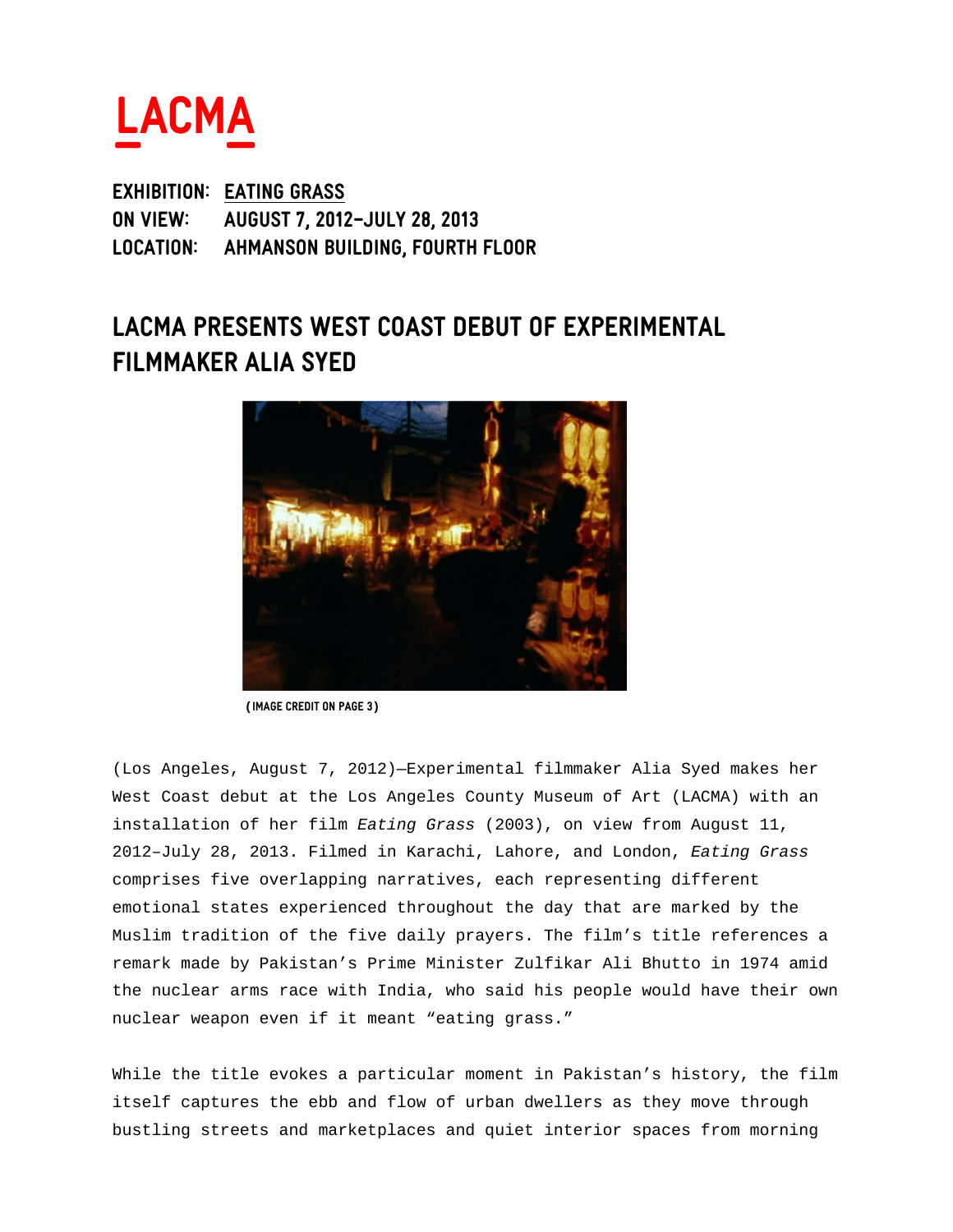to night. Syed questions traditional notions of storytelling and language in her work to explore issues of identity, representation, and intercultural communication. Syed's process is labor-intensive, shooting first in 16mm film and then reshooting each frame with an optical printer. Objects in the same scene appear to be moving at different speeds. Colors and figures flash in and out of focus like fragmented memories. A layered soundtrack mixed with passages of Syed's prose — recited in English and Urdu — plays over this landscape, adding yet another narrative dimension to the work.

# **Public Programming**

In conjunction with the exhibition Eating Grass at LACMA, Alia Syed presents a selection of her works in their original 16mm format in the Bing Theater on Saturday, September 29 at 2:00pm. This program includes a conversation with the artist led by Elvis Mitchell, Curator of Film Independent at LACMA. This is a rare opportunity to view Syed's works in their original 16mm format in a cinema setting.

Syed will show five of her films including Priya (2008-2011), an extended aerial shot of a Kathak dancer in motion wherein the skin of the film becomes the body of the dancer, fracturing time into a darkly evocative, psychological space. A Story Told (2006-2008), a woman's tale of a doomed love affair combines 16mm film, DVD projection and monitors a multichannel piece will be restaged in the Bing Theater. Fatima's Letter (1994) depicts a woman who recounts in a letter to a friend memories of an event she previously witnessed in Pakistan that are evoked by the faces she sees while riding the London Underground. Two of Syed's earlier black and white works, Watershed  $(1994)$  a film about the pain of speaking  $-$  and Swan (1989) — an abstract piece that captures the silent power of this graceful animal preparing to take flight - will also be featured in the program. Tickets to the screening are free. More information is available at www.lacma.org

### **About Alia Syed**

Alia Syed (Wales, b. 1964) lives and works in London. She completed her Bachelor's in Fine Arts from University of East London in 1987 and Postgraduate work in Mixed Media from Slade School in 1992. While pursuing experimental filmmaking over the last two decades, Syed has also taught